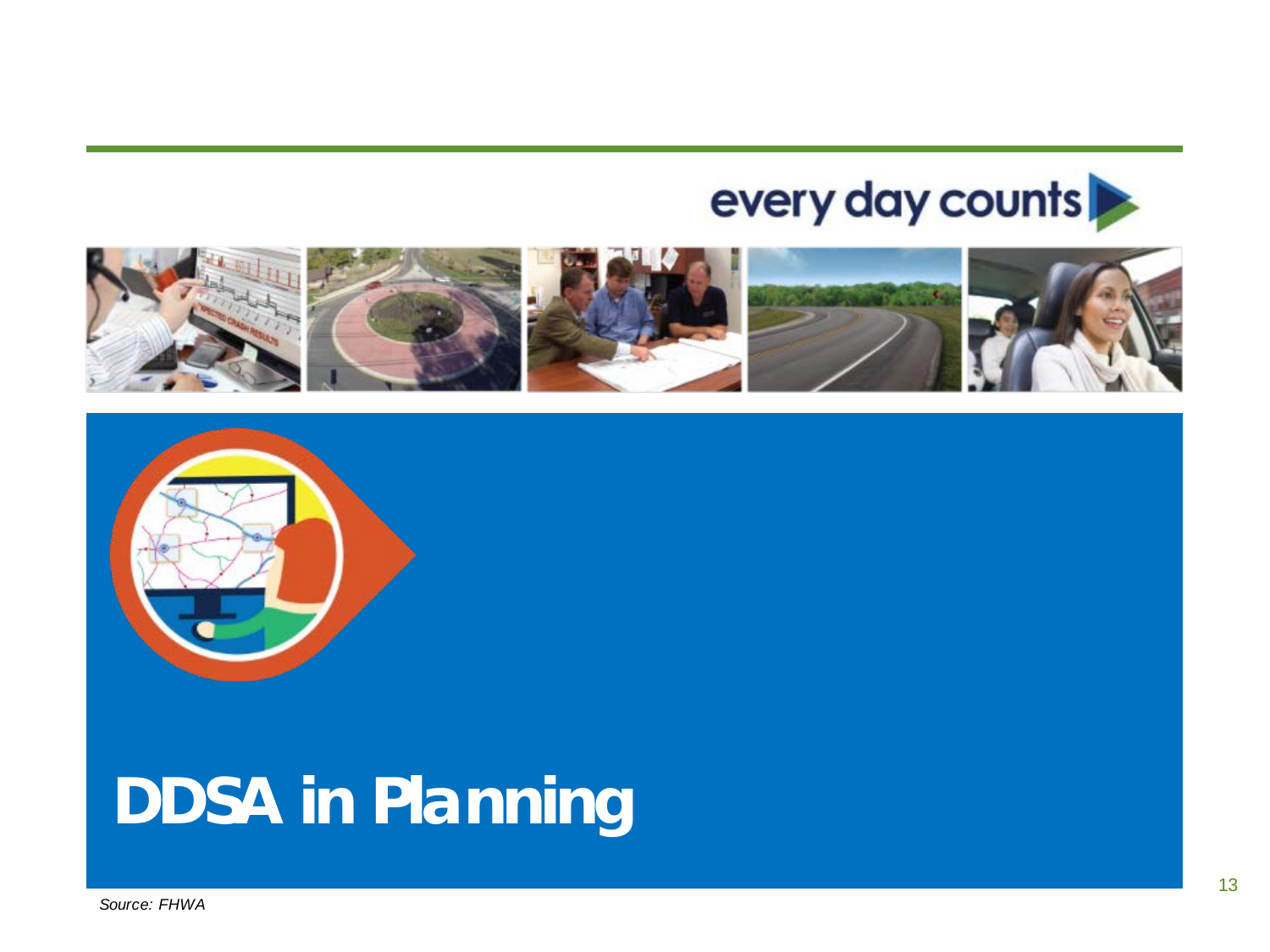

**DDSA tools can be applied to help identify which roadways aren't performing as they should, determine the scope and need of potential projects, and prioritize them.**

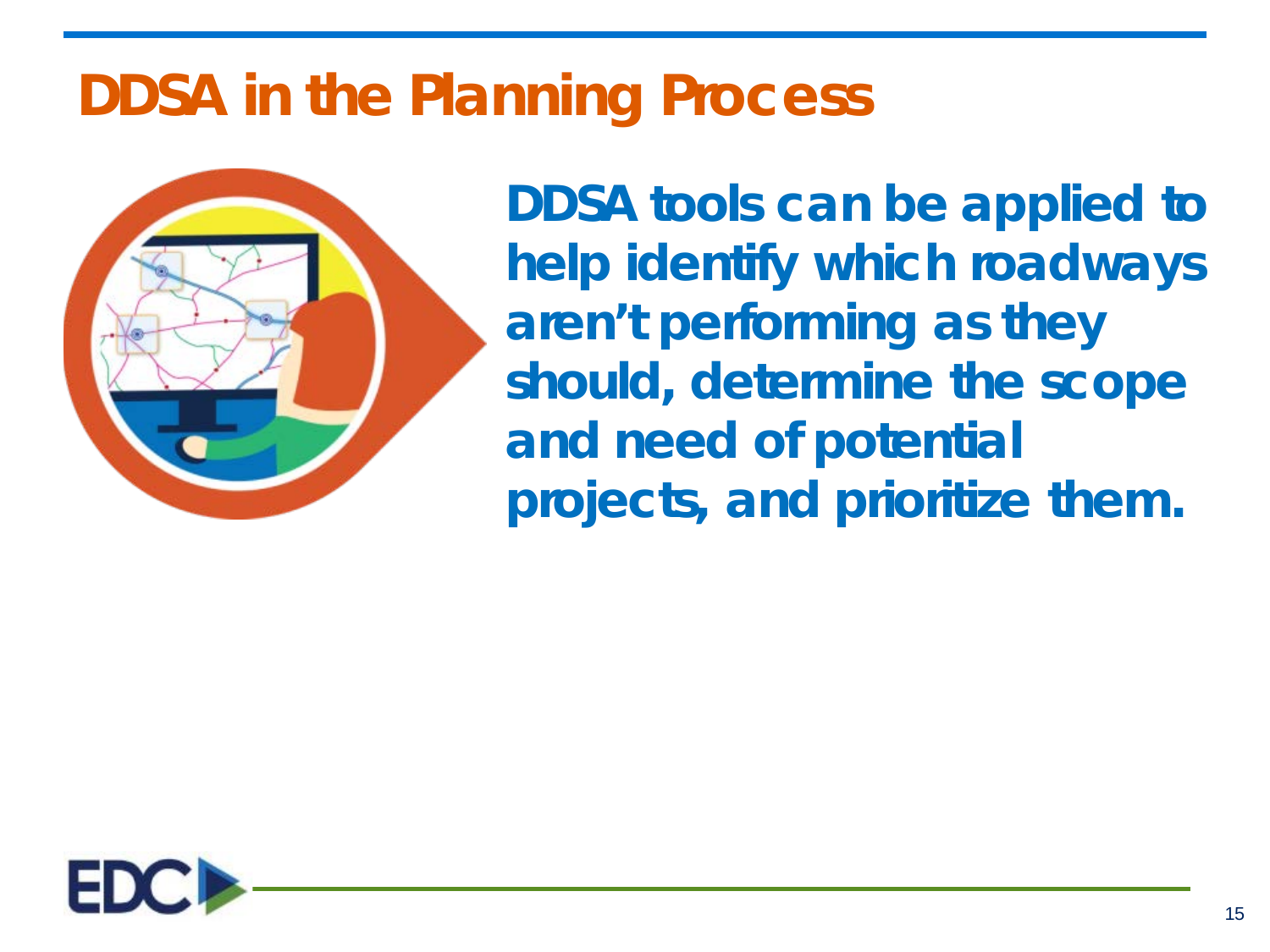- **System Level Planning**
	- Network Screening
- **Project Level Planning**
	- Establishing Project Scope
	- Project Prioritization



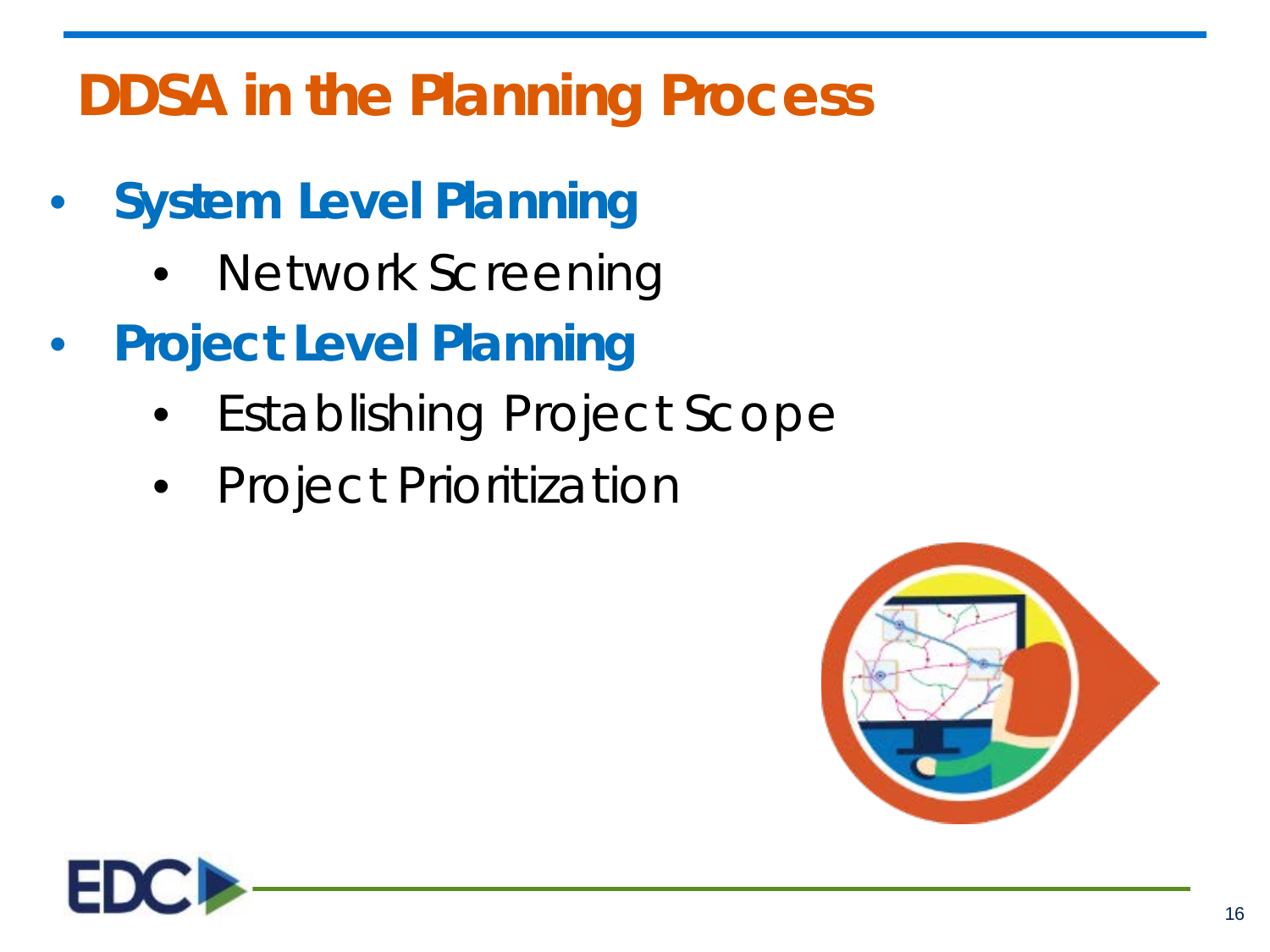- **System Level Planning**
	- **Network Screening**
- Project Level Planning
	- Establishing Project Scope
	- Project Prioritization



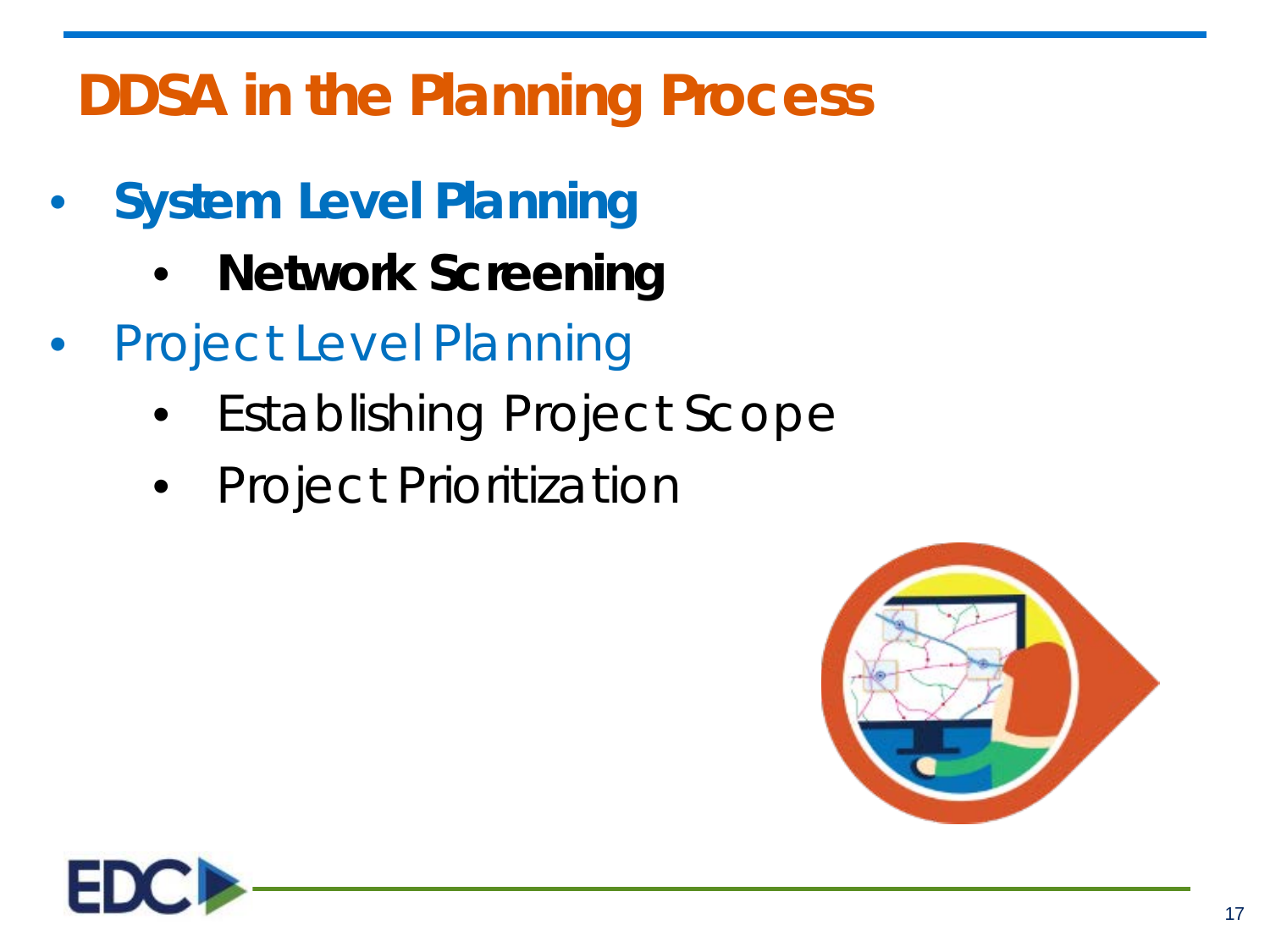## **What is Network Screening?**



### • **i.e. Which sites have the most potential for safety improvement?**

#### Steps

- 1. Establish focus
- 2. Identify network
- 3. Select performance measures
- 4. Select screening method
- 5. Screen and evaluate results

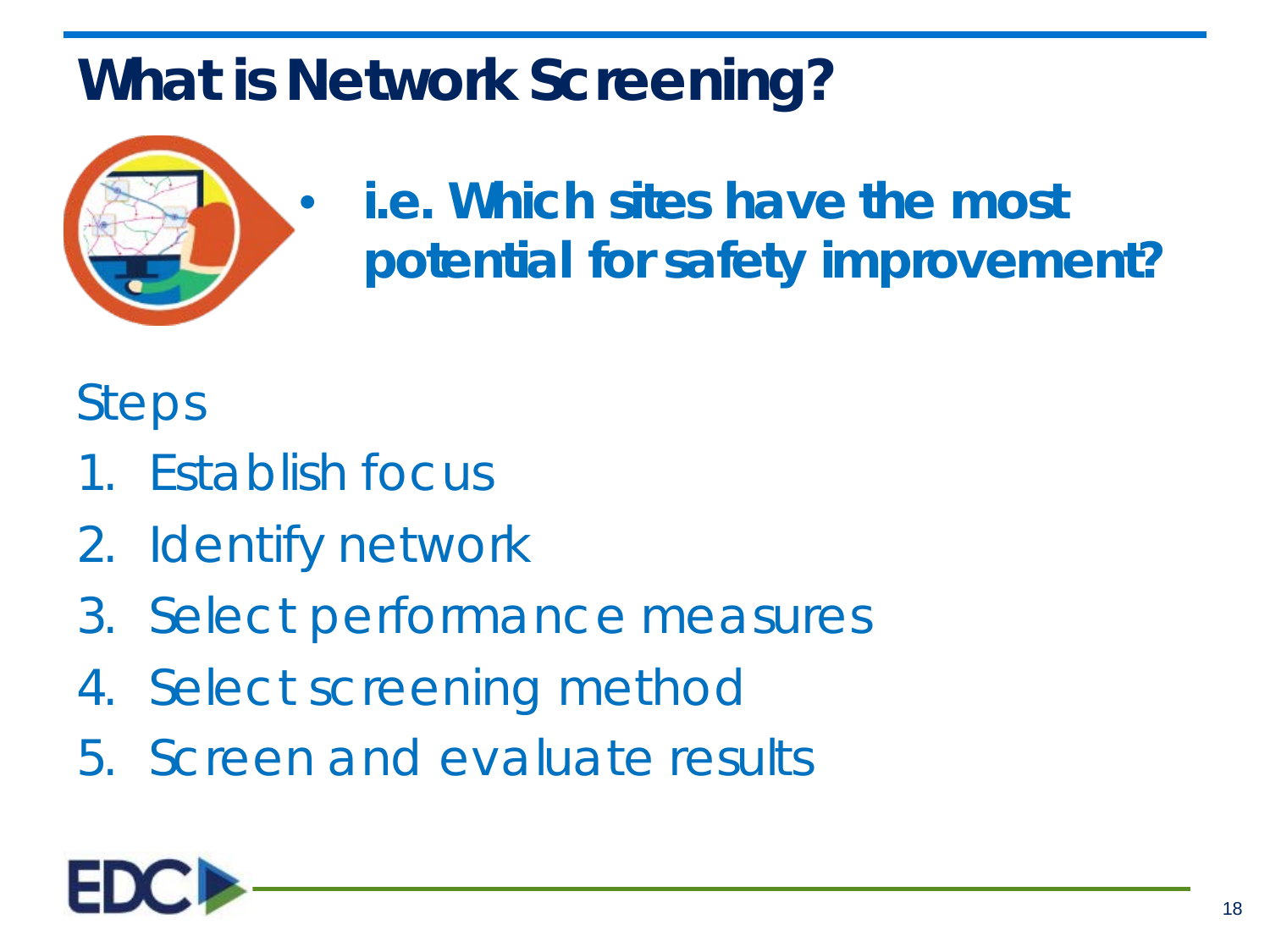## **Traditional vs. Advanced Network Screening**

- From simple safety performance measures:
- Crash frequency
- Crash rate
- Equivalent property damage only (EPDO)

## **To advanced safety performance measures:**

- **Excess Predicted Average Crash Frequency**
- **Level of Service of Safety**
- **Potential for Safety Improvement**
- **Systemic Sites with Promise**



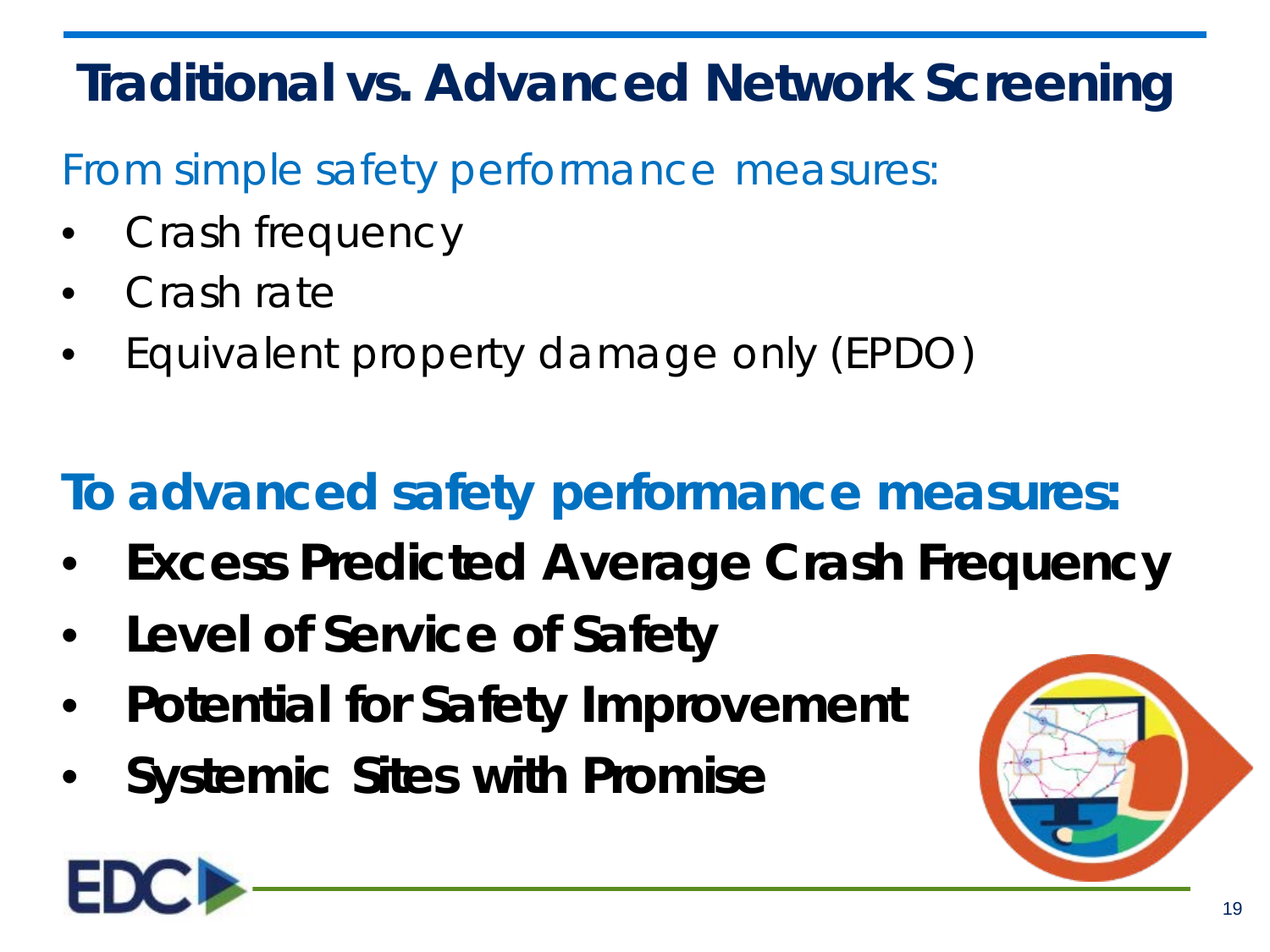## **Level of Service of Safety Example: Montana DOT - Network Screening**





*Credit: Montana DOT*

Tool: Agile Assets Safety Analyst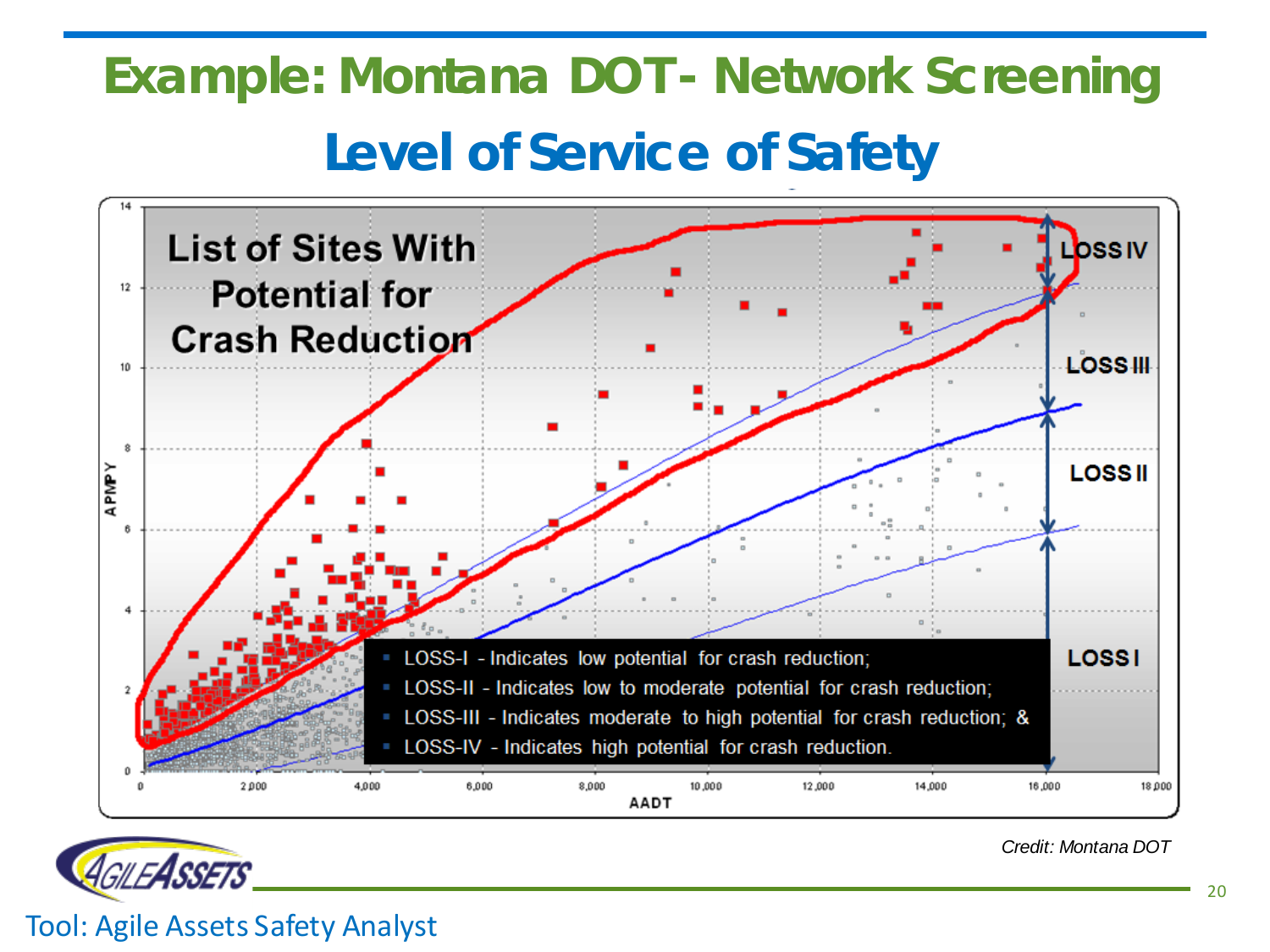#### **Advanced Methods in Network Screening**

- **Advanced Methods are More Reliable**
- More reliable measures account for potential bias due to:
	- Regression-to-the-mean
	- Changes in traffic volume
	- Nonlinear relationship between crash frequency and traffic volume
	- Differences in crash severity



#### **FHWA-SA-16-039**

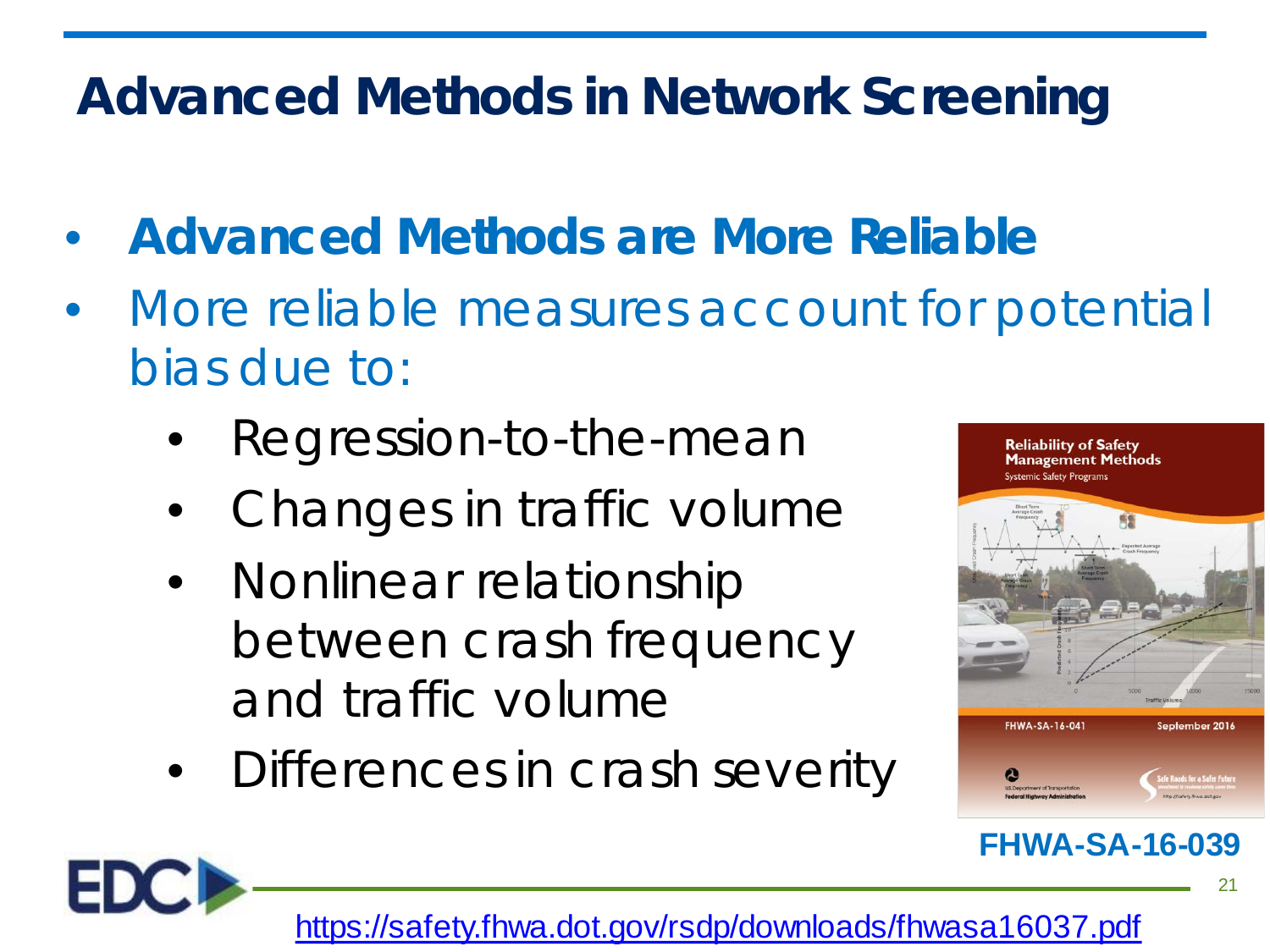- System Level Planning
	- Network Screening
- **Project Level Planning**
	- **Establishing Project Scope**
	- **Project Prioritization**



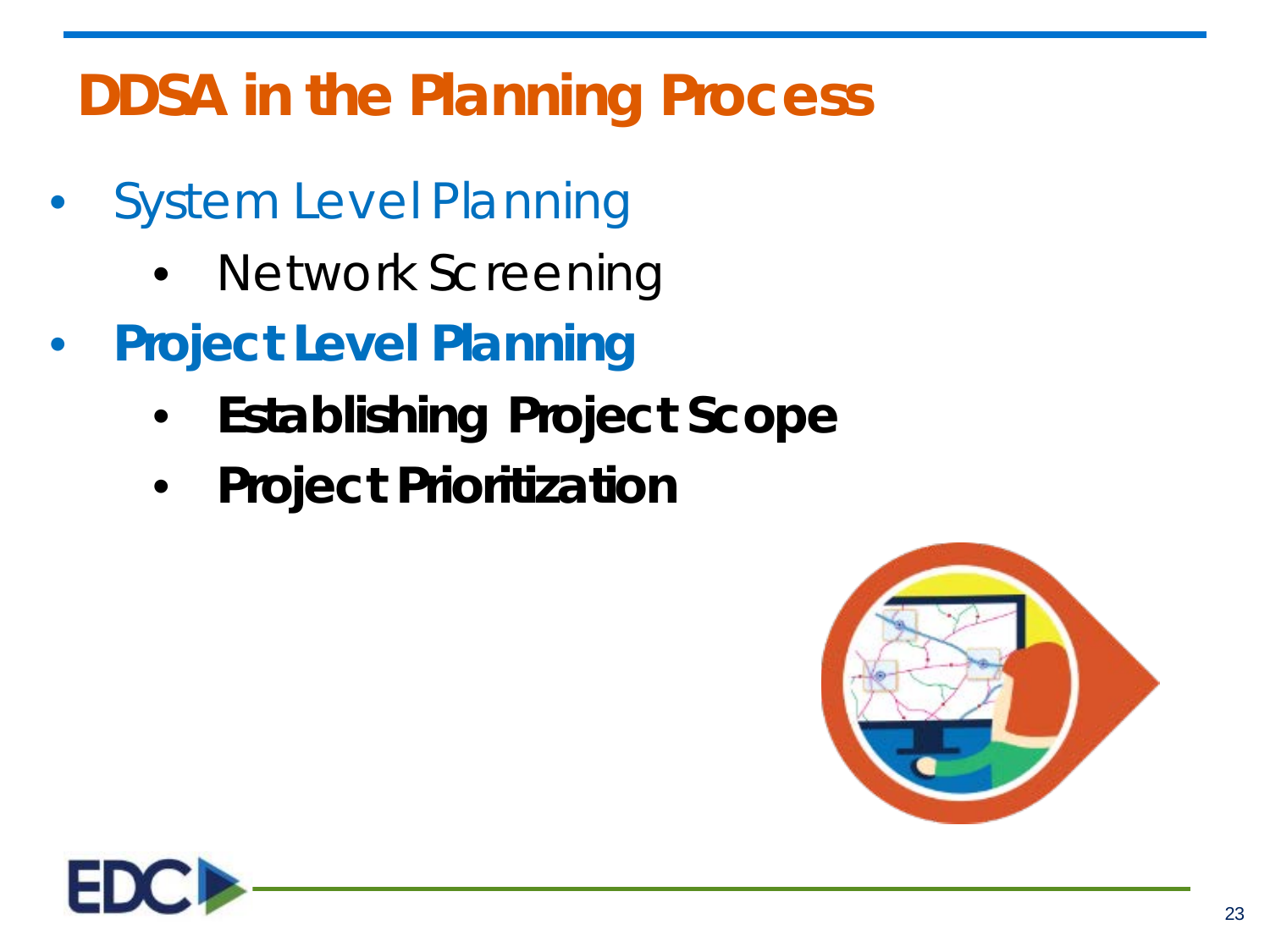## **Establishing Project Scope**

Typical process:

- 1. Assess the performance of the existing site
	- Condition/status of pavement, structures, congestion, safety, etc.
- 2. Propose improvements
- 3. Determine necessary funding and schedule
- Done at a level commensurate with the type and scale of the project

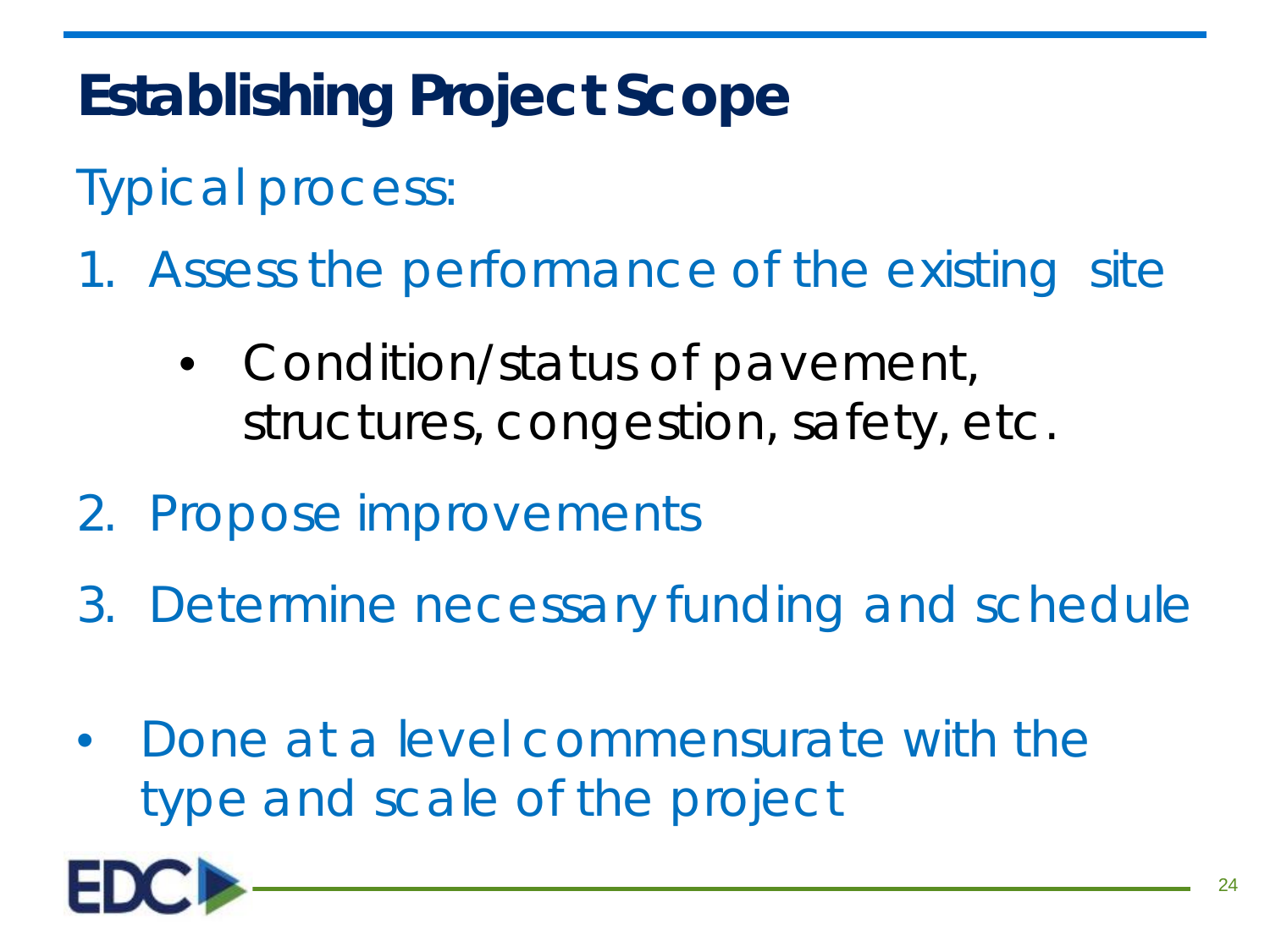#### **Example: Colorado DOT Safety Analysis in Scoping** CDOT



*Credit: Colorado DOT*



- **The Transportation Safety Management & Operations (TSM&O) Evaluation consists of three parts**
	- **Safety, Operations, and ITS analyses**
- **The TSM&O Evaluation makes recommendations for improvements related to Safety, Operations, and ITS**
- **All projects require a TSM&O Evaluation.**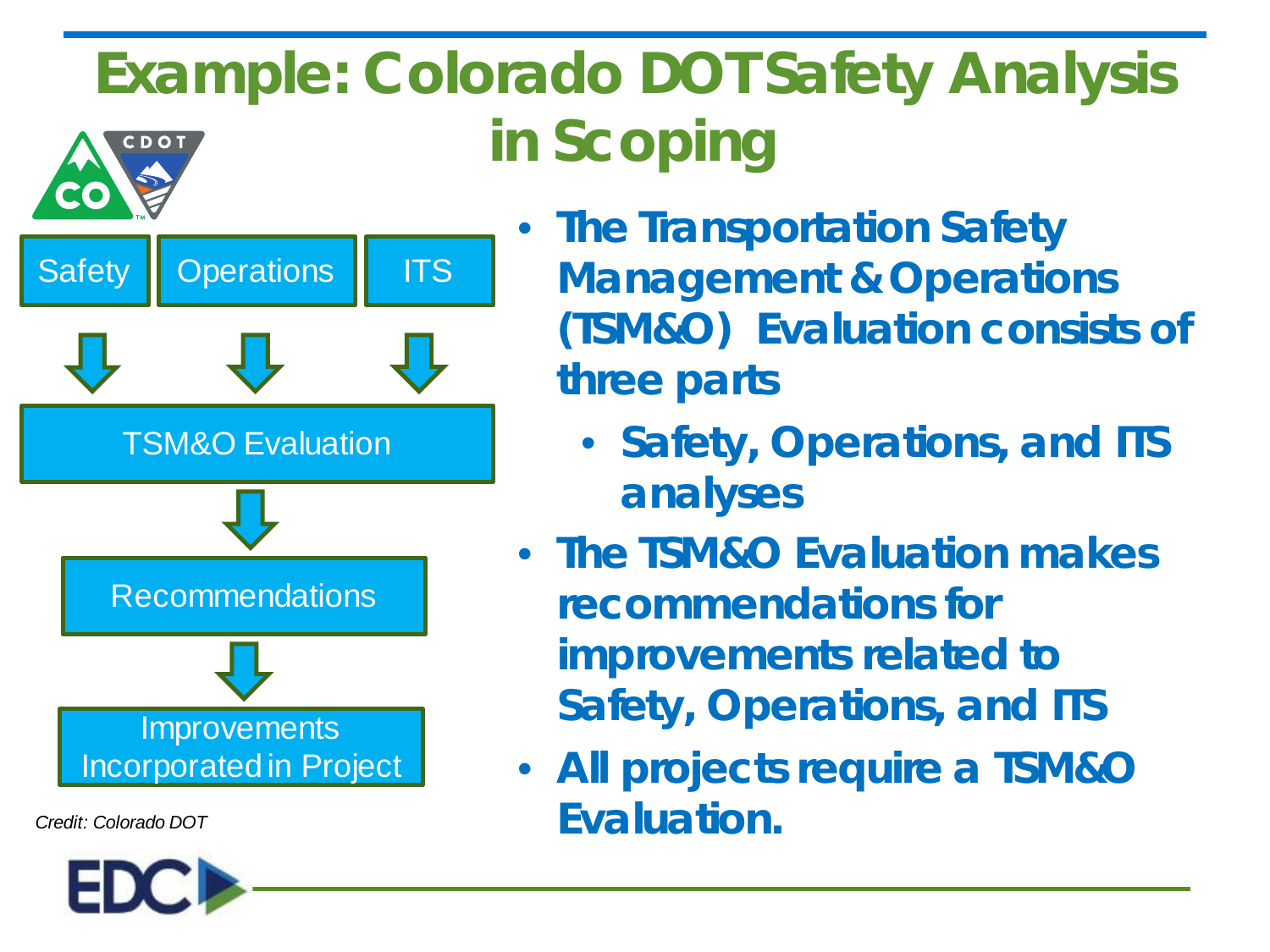#### **Example: CO DOT - Safety Analysis in Scoping**



*Credit: Colorado DOT*

ED

• Region and HQ provide the safety analysis to Project Manager

> • Can include DE/PBPD analysis

• PM can make datadriven decisions *when adjustments to the scope can be made*

• DDSA concepts now more familiar to PM, rather than SMEs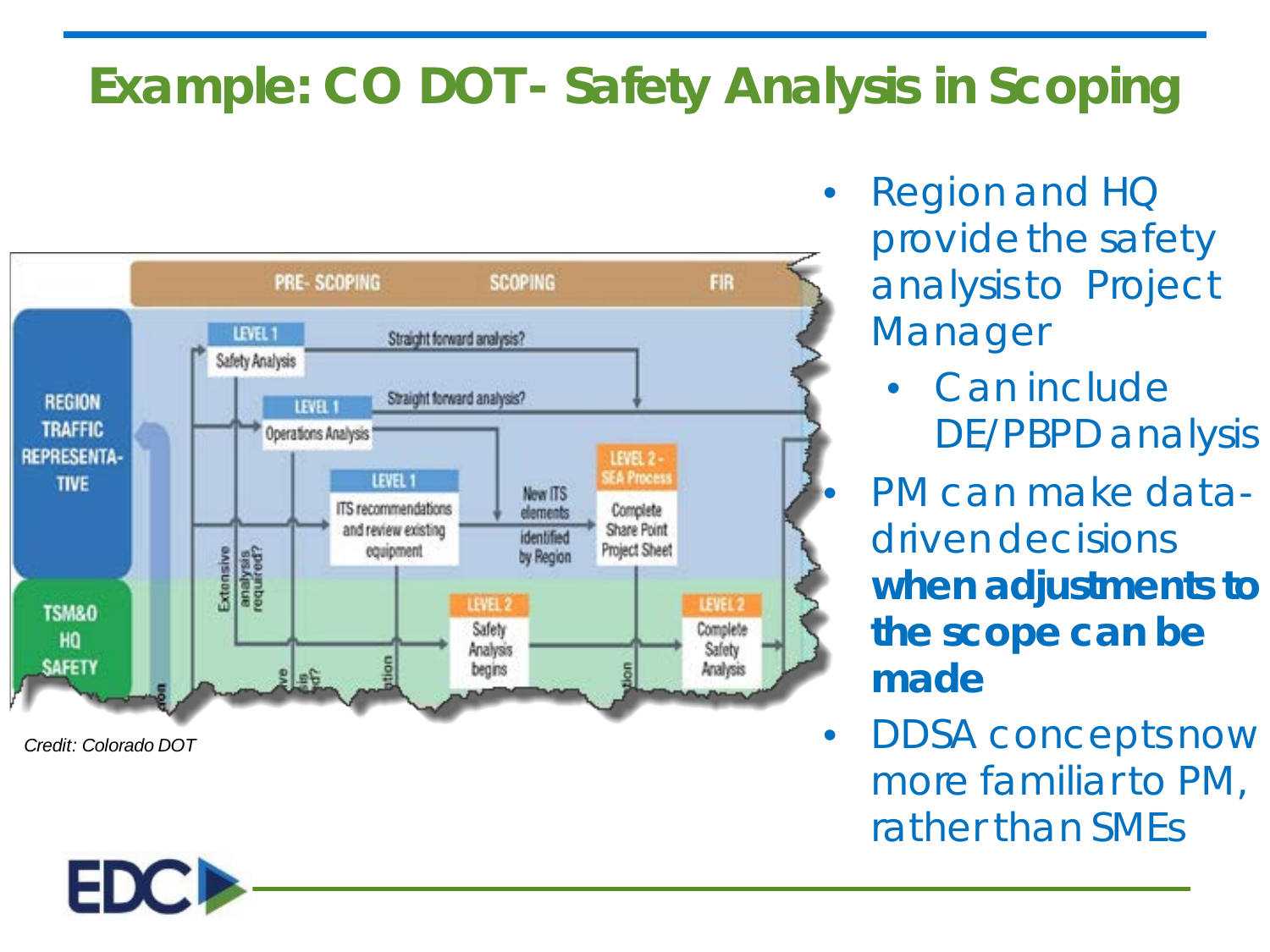## **Safety Analysis in Project Prioritization**

Typical process:

- Identify criteria for scoring projects
- Develop list of potential projects
- Apply scoring methods for each criteria
- Rank and prioritize list of projects



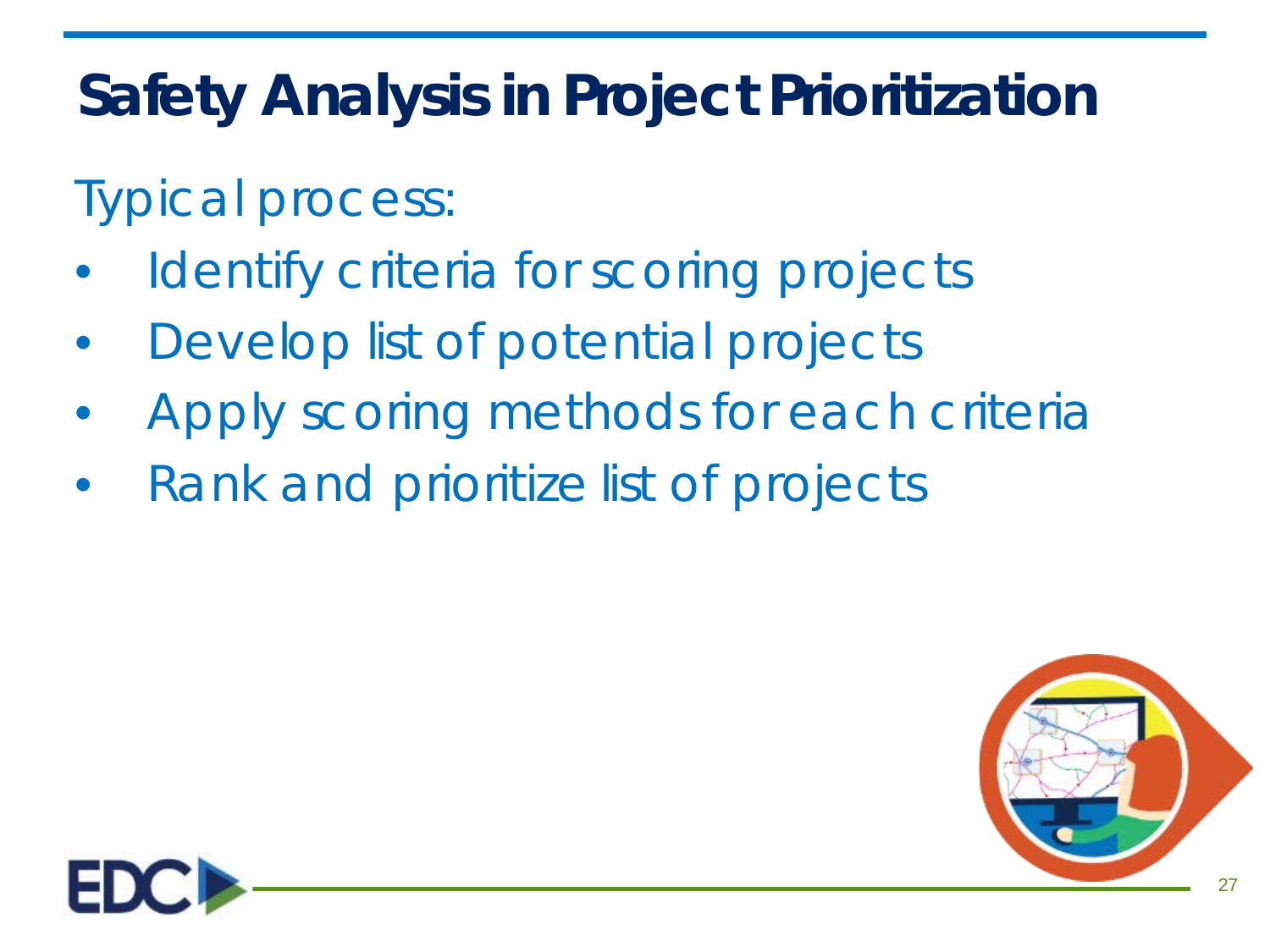#### **Example: Virginia DOT – Safety Performance in Project Prioritization**

#### **Project Weighting Factors**



*Credit: Virginia DOT*

| <b>Factor</b> | <b>Congestion</b><br><b>Mitigation</b> | <b>Economic</b><br><b>Development</b> | <b>Accessibility</b> | <b>Safety</b> | <b>Environmental</b><br><b>Quality</b> | <b>Land Use</b> |
|---------------|----------------------------------------|---------------------------------------|----------------------|---------------|----------------------------------------|-----------------|
| Category A    | 45%                                    | 5%                                    | 15%                  | 5%            | 10%                                    | 20%             |
| Category B    | 15%                                    | 20%                                   | 25%                  | 20%           | 10%                                    | 10%             |
| Category C    | 15%                                    | 25%                                   | 25%                  | 25%           | 10%                                    |                 |
| Category D    | 10%                                    | 35%                                   | 15%                  | 30%           | 10%                                    | 28              |